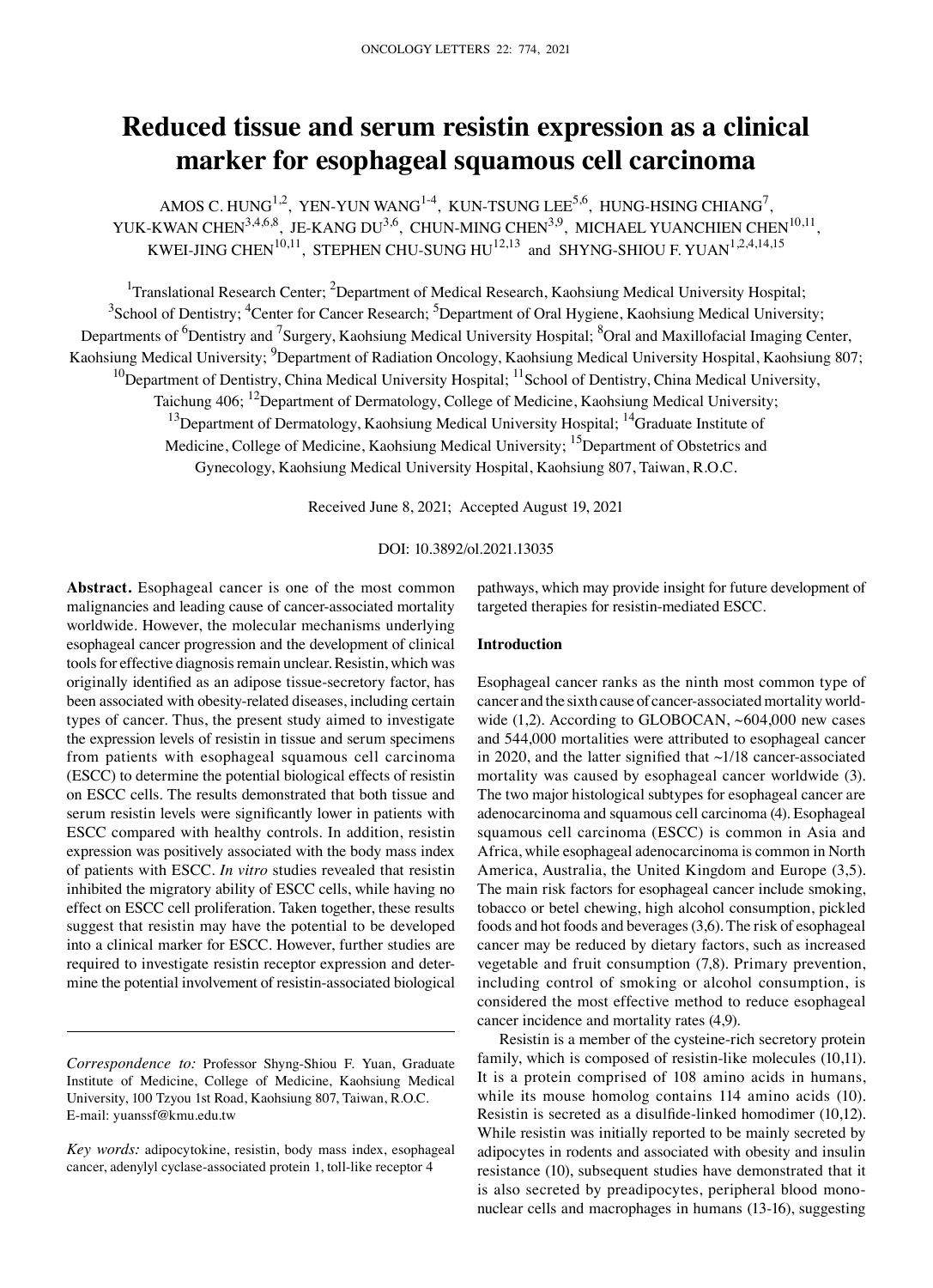a complex biological role of resistin across different species. It has been confirmed that resistin is associated with several inflammatory diseases, such as rheumatoid arthritis and atherosclerosis (15,17,18), and with malignancies including breast (19), endometrial (20), colorectal (21) and several types of head and neck cancers (22).

The present study aimed to analyze resistin expression in the sera and esophageal tumor tissues of patients with ESCC, and the correlation between resistin expression and clinicopathological characteristics in ESCC. In addition, the effect of resistin on cell migration and proliferation of ESCC were investigated *in vitro*, and the potential underlying mechanisms were further discussed.

## **Materials and methods**

*Human specimens.* Human tissues and blood specimens were obtained from patients with ESCC who underwent surgery at the Division of Thoracic Surgery, Department of Surgery, Kaohsiung Medical University Hospital (Kaohsiung, Taiwan) between January 2009 and December 2014. Patients who received neoadjuvant chemotherapy or radiotherapy were included, while patients with a history of other malignancies and those who underwent esophageal surgery were excluded from the present study. The tumor grading system was classified according to the American Joint Committee on Cancer (AJCC) Cancer Staging Manual (7th edition; https://cancerstaging.org/), and lymph node metastasis was determined by examining the presence or absence of invading tumors in the lymph nodes.

Esophageal cancer tissues and paired adjacent normal esoph‑ ageal tissues were resected from patients with ESCC  $(n=73)$ , while blood samples were collected from a different cohort of patients with ESCC (n=26, including 25 males and one female; mean age, 54 years; age range, 35‑77 years) and healthy subjects (n=26, including 25 males and one female; mean age, 52 years; age range, 38‑69 years). The present study was approved by the Institutional Review Board of Kaohsiung Medical University Hospital (approval no. KMUH‑IRB‑20130627; Kaohsiung, Taiwan) and written informed consent was provided by all participants prior to this study.

*Cell culture and reagents.* The human ESCC cell line, KYSE70 was gifted by Dr Yi‑Ching Wang at the Department of Pharmacology, National Cheng Kung University (Tainan, Taiwan), while the TE8 cell line was gifted by Dr Mien-Chie Hung at the University of Texas MD Anderson Cancer Center (Houston, Texas). KYSE70 cells were maintained in RPMI‑1640 medium (Invitrogen; Thermo Fisher Scientific, Inc.), while TE8 cells were maintained in DMEM/F12 (Invitrogen; Thermo Fisher Scientific, Inc.). All cells were maintained in a humidified incubator with 5%  $CO<sub>2</sub>$  at 37<sup>°</sup>C, and the cell culture media were supplemented with 10% fetal bovine serum, 100 U/ml penicillin, 100  $\mu$ g/ml streptomycin (all Biological Industries) and 0.25  $\mu$ g/ml amphotericin B (Biological Industries). Recombinant human resistin was purchased from PeproTech, Inc.

*ELISA.* Serum resistin levels in patients with ESCC and healthy controls were measured using the Human Resistin ELISA kit (cat. no. EK‑028‑36, Phoenix Pharmaceuticals, Inc.), according to the manufacturer's instructions.

*Cell migration assay.* The migratory ability of cells was assessed via the Transwell assay (Corning, Inc.). KYSE70 cells were seeded into Transwell inserts at a density of 5x10<sup>4</sup> cells/insert and placed in 24-well plates with serum-free cell culture medium (Invitrogen; Thermo Fisher Scientific, Inc.) to form the upper chamber. Normal cell culture medium supplemented with 10% FBS was plated in the lower chamber. Following treatment with resistin (0, 25, 50 or 100 ng/ml) at 37˚C for 24 h, cells on the upper chamber were removed using cotton swabs, while the migratory cells were fixed in 4% formaldehyde at room temperature for 15 min, and stained with 0.2% crystal violet at room temperature for 10 min, and observed under a light microscope with a 10X objective lens (total magnification, x100). Quantification of cell migration was performed using ImageJ software ver. 1.53j (National Institutes of Health; https://imagej.nih.gov/ij/).

*Cell proliferation assay.* Cell proliferation was assessed via the XTT assay (X4626, Sigma‑Aldrich; Merck KGaA). KYSE70 or TE8 cells were seeded into 96‑well plates at a density of  $5x10^3$  cells/well and treated with resistin  $(0, 25, 10^3)$ 50 and 100 ng/ml) at 37°C for 24-72 h. Following treatment, XTT reagent was added into each well along with phenazine methosulfate (Sigma‑Aldrich; Merck KGaA) at 37˚C for 2 h, according to the manufacturer's instructions. Absorbance was measured at a wavelength of 475 nm (A1) using a spectrophotometry, with a nonspecific reference wavelength at 660 nm (A2) to calculate the final reading  $(\Delta A = A1 - A2)$ .

*Immunohistochemistry (IHC).* IHC analysis was performed to analyze resistin expression in esophageal cancer tissues and paired adjacent normal esophageal tissues, using the Leica Bond‑Max automated IHC stainer (Leica Microsystems, Inc.), according to the manufacturer's instructions and our previous report (23). IHC staining with anti-resistin primary antibody (1:100; cat. no. sc‑376336; Santa Cruz Biotechnology, Inc.) was determined independently and blindly by two pathologists using a modified H‑score (24). Briefly, the percentage of positively stained cells was categorized as follows: 0, 0‑4%; 1, 5‑24%; 2, 25‑49%; 3, 50‑74% and 4, 75‑100%. The intensity of staining was categorized as follows: 0, negative; 1, weak; 2, moderate and 3, strong. The total score for each sample was the product of positively stained cells (A) and intensity of staining (B), according to their categorized scores (ranging from  $0-12$  by  $A \times B$ ).

Patients were divided into low resistin expression (n=55) and high resistin expression  $(n=18)$  groups, and receiver-operating characteristic curve analysis was performed to determine optimal sensitivity and specificity for the cut‑off point used in the present study (Fig. S1). For negative control in IHC staining, anti‑resistin primary antibody was omitted and all other steps remained the same.

*Oncomine database analysis.* Resistin mRNA expression in ESCC tissues and adjacent normal tissues was analyzed using the Oncomine database (https://www.oncomine.org), which is a web‑based data‑mining platform with a collection of cancer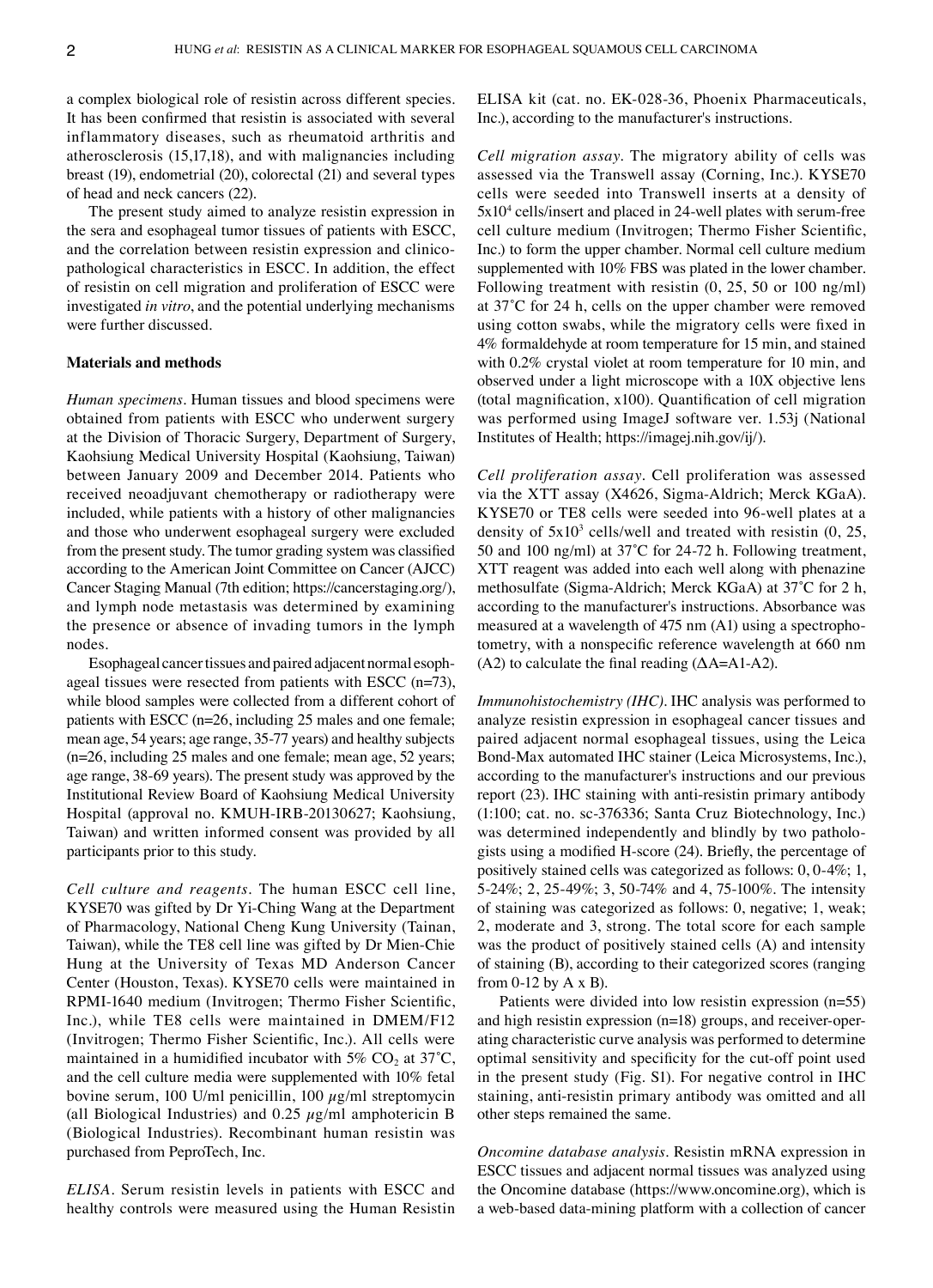

Figure 1. Resistin expression in esophageal tissues was detected via immunohistochemical analysis. Representative micrographs for negative controls of (A) adjacent normal esophageal tissues and (B) ESCC tissues. Representative micrographs of (C) adjacent normal esophageal tissues and (D) ESCC tissues. Scale bar, 100  $\mu$ m. (E) Quantification of scored resistin expression in adjacent normal esophageal tissues and ESCC tissues. Paired student's t-test was used to compare difference between both groups. \*\*\*P<0.001. ESCC, esophageal squamous cell carcinoma; N, adjacent normal esophageal tissues; T, ESCC tissues.

microarray datasets for comparing differential expression of genes between cancer tissues and normal tissues (25). All data analyzed by Oncomine were log-transformed and are illustrated as median‑centered boxplots (25).

*in vitro* studies were calculated using either paired or unpaired Student's t-test where applicable, or one-way ANOVA followed by Dunnett's test, respectively. P<0.05 was considered to indicate a statistically significant difference.

*Statistical analysis.* Statistical analysis was performed using SPSS v17 software (SPSS, Inc.). For *in vitro* studies, data are presented as the mean  $\pm$  SD from three independent experiments. Fisher's exact test was used to assess the association between resistin expression and the clinicopathological characteristics of patients with ESCC. Comparisons for the *in situ* or

## **Results**

*Tissue resistin expression and clinical associations in patients with ESCC.* IHC analysis revealed that resistin expression was significantly downreglated in esophageal tumor tissues compared with paired adjacent normal esophageal tissues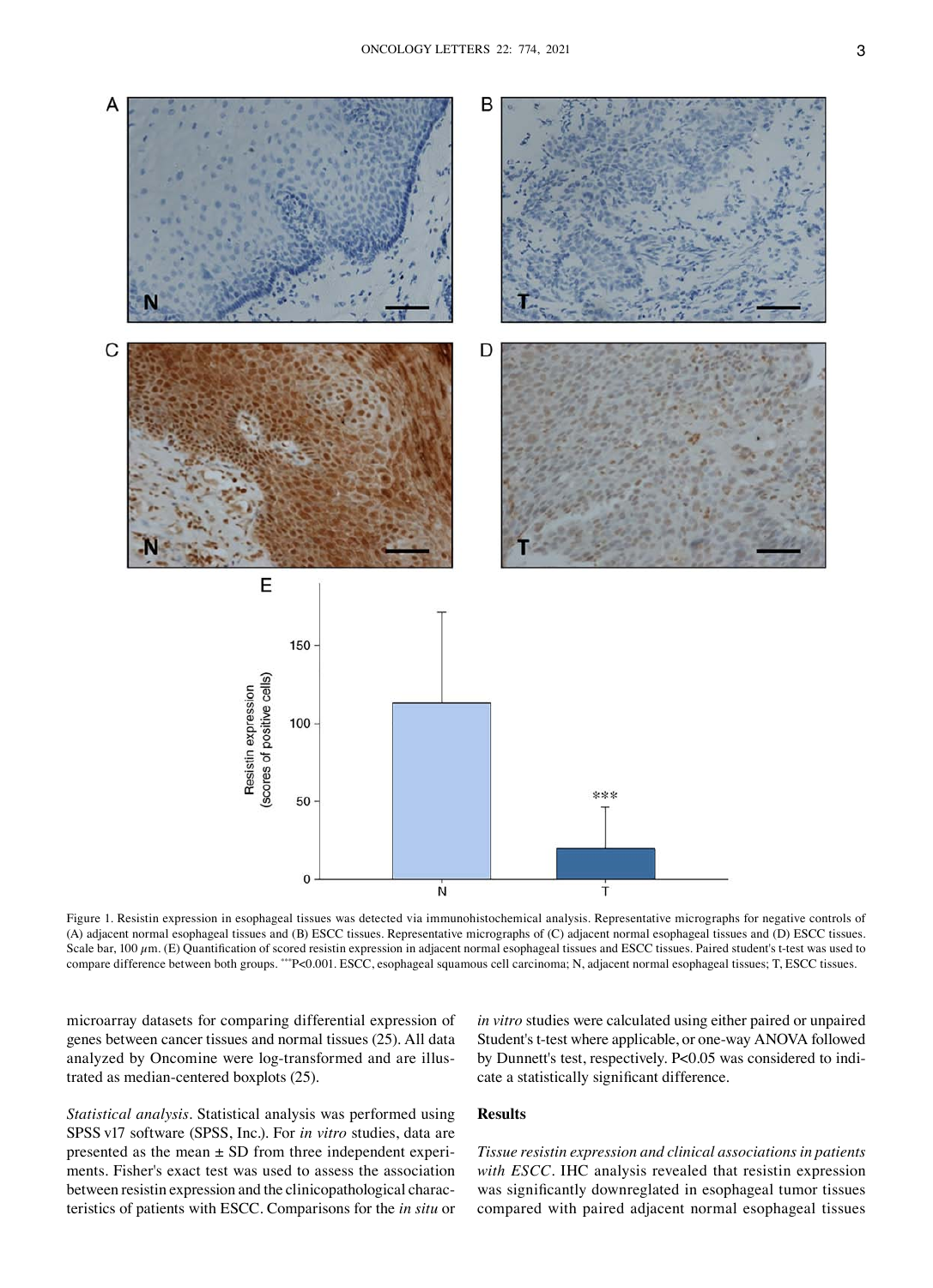Table I. Association between resistin expression and the clinicopathological characteristics of patients with esophageal squamous cell carcinoma (n=73).

| Characteristic          | Resistin expression |             |                      |
|-------------------------|---------------------|-------------|----------------------|
|                         | Low, $n(\%)$        | High, n (%) | P-value              |
| Sex, male               | 55 (75.3)           | 18 (24.7)   |                      |
| Alcohol consumption     |                     |             | 0.670                |
| No                      | 7(87.5)             | 1(12.5)     |                      |
| Yes                     | 48 (73.8)           | 17(26.2)    |                      |
| Betel quid chewing      |                     |             | 0.287                |
| N <sub>0</sub>          | 30(81.1)            | 7(18.9)     |                      |
| Yes                     | 25(69.4)            | 11(30.6)    |                      |
| Cigarette smoking       |                     |             | 0.182                |
| No                      | 7(100.0)            | 0(0.0)      |                      |
| Yes                     | 48 (72.7)           | 18 (27.3)   |                      |
| <b>BMI</b> <sup>b</sup> |                     |             | $0.042$ <sup>a</sup> |
| Low                     | 25(92.6)            | 2(7.4)      |                      |
| High                    | 20(69.0)            | 9(31.0)     |                      |
| Histopathological grade |                     |             | >0.999               |
| Ī                       | 9(75.0)             | 3(25.0)     |                      |
| $II+III$                | 46 (75.4)           | 15(24.6)    |                      |
| Tumor size, cm          |                     |             | 0.393                |
| $T1+T2$                 | 19(82.6)            | 4(17.4)     |                      |
| $T3+T4$                 | 36(72.0)            | 14(28.0)    |                      |
| Lymph node metastasis   |                     |             | 0.277                |
| No                      | 28 (82.4)           | 6(17.6)     |                      |
| Yes                     | 27(69.2)            | 12(30.8)    |                      |
| Chemotherapy            |                     |             | 0.242                |
| No                      | 15(65.2)            | 8(34.8)     |                      |
| Yes                     | 40(80.0)            | 10(20.0)    |                      |
| Radiotherapy            |                     |             | 0.233                |
| No                      | 13(65.0)            | 7(35.0)     |                      |
| Yes                     | 42 (79.3)           | 11(20.7)    |                      |
| Recurrence              |                     |             | 0.772                |
| No                      | 39 (76.5)           | 12(23.5)    |                      |
| Yes                     | 16(72.7)            | 6(27.3)     |                      |
| Death                   |                     |             | 0.758                |
| No                      | 13 (72.2)           | 5(27.8)     |                      |
| Yes                     | 42 (76.4)           | 13(23.6)    |                      |

a P<0.05. <sup>b</sup> Missing data due to loss of records, 17. BMI, body mass index.

from patients with ESCC (n=73) (P<0.001; Fig. 1). The present study assessed the association between resistin expression in ESCC tissues and the clinicopathological characteristics of the patients, who were stratified into high and low resistin expression groups determined by receiver-operating characteristic curve analysis (Fig. S1). As presented in Table I, resistin expression was significantly associated with body mass index (BMI) ( $P=0.042$ ). However, no significant associations were observed between resistin expression and lifestyle factors (alcohol consumption, betal quid chewing or smoking),



Figure 2. Resistin mRNA expression in esophageal tissues was detected using the Oncomine database. Resistin mRNA expression was downregulated in ESCC tissues compared with normal esophageal tissues. Data are presented as boxplots, with the maximum and minimum values indicated by black dots. ESCC, esophageal squamous cell carcinoma; N, normal esophageal tissues; T, ESCC tissues.



Figure 3. Serum resistin levels in patients with ESCC  $(n=26)$  and healthy individuals (n=26) were detected via ELISA. The results demonstrated a higher mean serum resistin level in healthy individuals than patients with ESCC. Data are presented as dot plots, with the serum concentrations of each sample indicated by black dots. Unpaired Student's t-test was used to compare differences between both groups. \*P<0.05. ESCC, esophageal squamous cell carcinoma.

tumor characteristics (histopathological grade, tumor size or lymph node metastasis), treatment modalities (chemotherapy or radiotherapy) or patient outcomes (recurrence or death) (Table I).

The present study also analyzed resistin mRNA expression in ESCC tissues and normal esophageal tissues using the Oncomine database. The results demonstrated that resistin expression was higher in normal esophageal tissues compared with ESCC tissues (Fig. 2). These results suggest that the reduced resistin expression in ESCC tissues may serve as a diagnotic marker for clinical use.

*Serum resistin levels in patients with ESCC.* Given that circulating resistin is released by adipose tissues or the associated tumor tissues (19), the present study investigated serum resistin levels in patients with ESCC compared with healthy individuals via ELISA. Despite the heterogeneous expression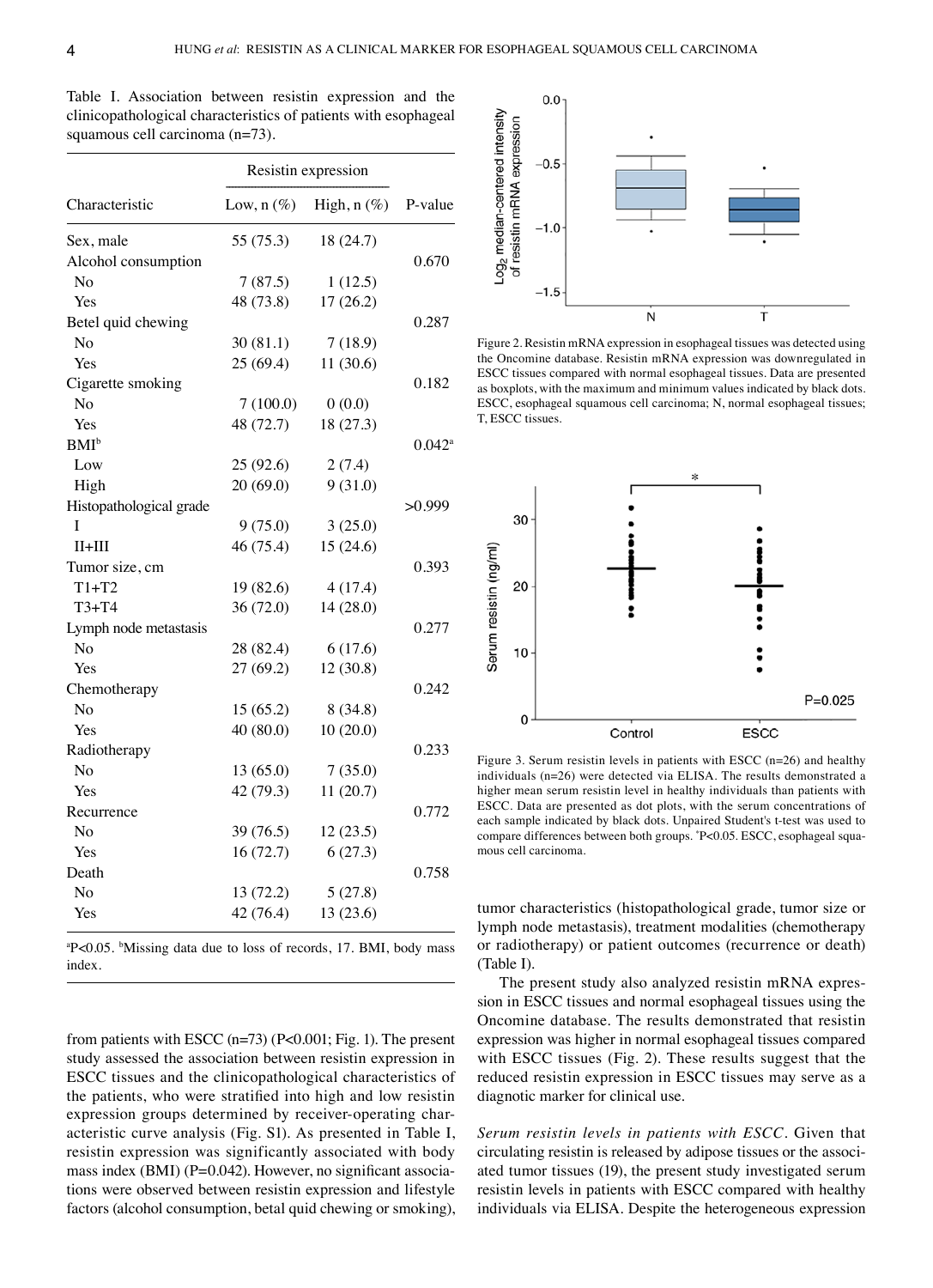

Figure 4. *In vitro* assessment of the migratory ability of human esophageal squamous cell carcinoma cells. (A) Representative micrographs depicting the migratory ability of KYSE70 cells treated with resistin via the Transwell assay. (B) Quantitation of the migratory ability of KYSE70 cells treated with different concentrations of resistin (0, 25, 50 and 100 ng/ml). Data were obtained from three independent experiments. \* P<0.05 vs. control.



Figure 5. *In vitro* assessment of the proliferative ability of human esophageal squamous cell carcinoma cells. KYSE70 cells were treated with different concentrations of resistin (0, 25, 50 and 100 ng/ml) for 24, 48 or 72 h, and cell proliferation was assessed via the XTT assay. Data were obtained from three independent experiments.

of serum resistin between individuals, the results demonstrated that the average serum resistin level was significantly lower in patients with ESCC (n=26) compared with the healthy individuals (n=26) (P=0.025; Fig. 3 and Table SI). Notably, the serum resistin levels observed in the present study were within a similar range as previously reported  $(26)$ . These results support the IHC findings of differential resistin expression between ESCC tissues and adjacent normal esophageal



Figure 6. Schematic representation of the association between resistin expression and BMI in patients with ESCC. BMI, body mass index; ESCC, esophageal squamous cell carcinoma.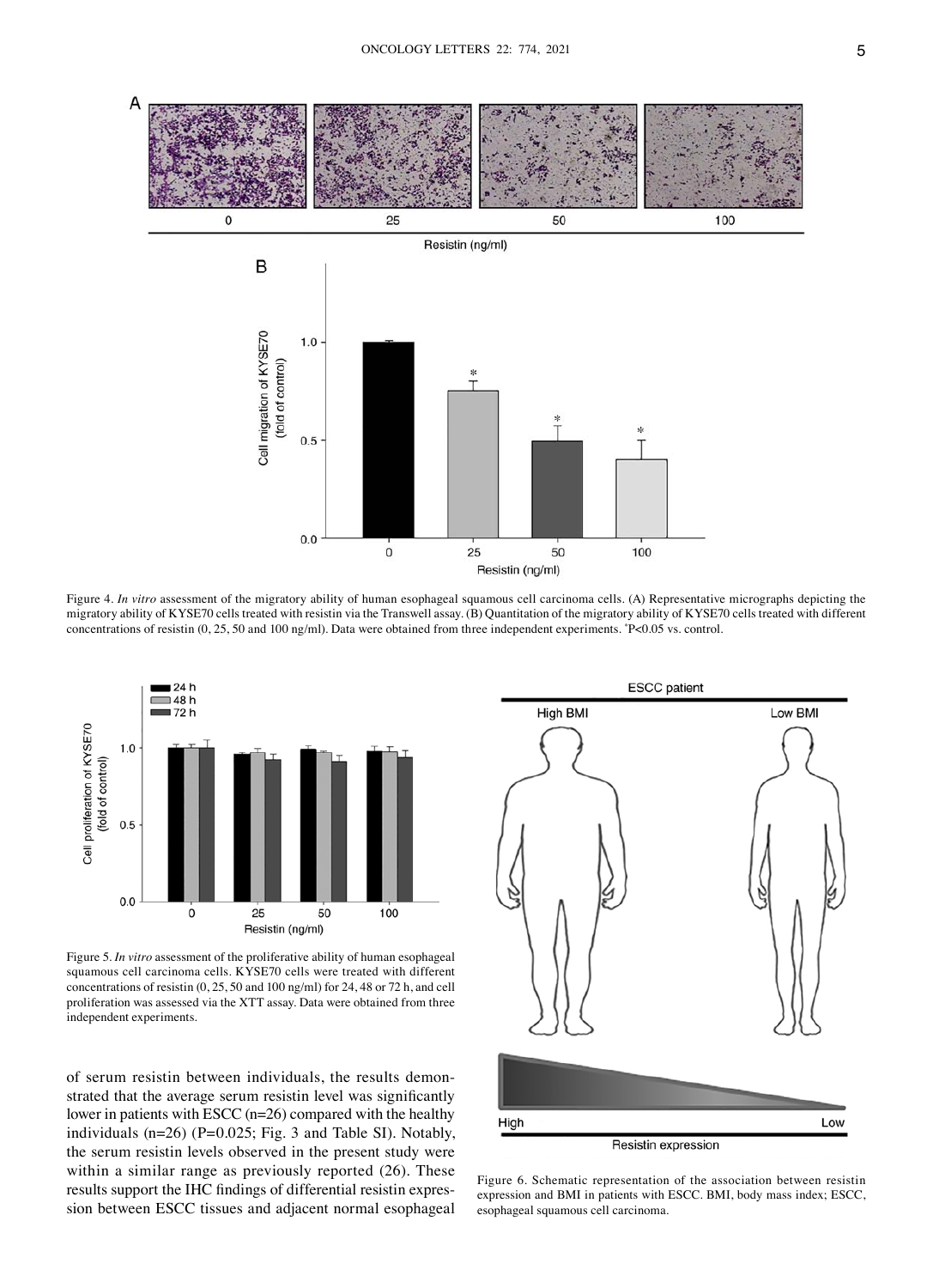tissues. In addition, the detection of serum resistin level may have the potential to be developed into a non-invasive liquid biopsy test for ESCC.

*Resistin inhibits in vitro migration but not proliferation of ESCC cells.* To investigate the biological effects of resistin on ESCC cell migration and proliferation, *in vitro* Transwell and XTT assays were performed, respectively. The results demonstrated that treatment with different concentrations of resistin significantly inhibited the migratory ability of KYSE70 cells in a dose-dependent manner (25 ng/ml vs. control, P=0.023; 50 ng/ml vs. control, P<0.001; 100 ng/ml vs. control, P<0.001; Fig. 4), while treatment with resistin had no significant effect on KYSE70 cell proliferation (Fig. 5), suggesting that resistin may have a unique role in cell migration other than affecting proliferation of ESCC.

Similar results of the effect of resistin on the migration (Fig. S2A and B) and proliferation (Fig. S2C) of TE8 cells were observed. However, whether the phenomena of resistin‑reduced *in vitro* cell migration can be translated into the cancer progression of ESCC in clinical settings is yet to be investigated. These results also suggest that the effect of resistin on ESCC cell migration may result from a signaling pathway that is distinctive from the signaling for ESCC proliferation.

## **Discussion**

To the best of our knowledge, the present study was the first to demonstrate that resistin expression is downregulated in both ESCC tissues and serum samples of patients with ESCC compared with the controls. Previous studies have reported that resistin expression is upregulated in breast cancer (23,27) and other types of cancer (28‑31). However, the results of the present study may indicate a unique role for resistin in the diagnosis of esophageal cancer. The results demonstrated that tissue resistin expression was positively associated with the BMI of patients with ESCC. As presented in Fig. 6, this association may partly explain the discrepant resistin expression between the results of the present study and previous studies on different types of cancer (19-22), as elevated resistin expression has been associated with obesity (10,32), but patients with esophageal cancer are usually on the opposite end of the body weight spectrum due to the occurrence of dysphagia (33,34). A meta-analysis also revealed that a higher BMI  $(\geq 25 \text{ kg/m}^2)$  is associated with lower risk of mortality in patients with ESCC (35), suggesting that obesity may have differential influence on ESCC compared with other types of cancer, such as breast cancer.

Previous studies have reported an association between increased resistin expression and ESCC (36,37). The molecular mechanism underlying these paradoxical findings remains elusive; however, factors that may affect the interpretation of clinical studies include selection criteria of patients and deter‑ mination of high vs. low resistin expression levels via IHC analysis (19). The latter may be overcome with the advance of digital tissue image analysis, in which the automated scoring system for IHC can be more objective and consistent than manual assignment of the scores by different pathologists or trained examiners across laboratories(38,39). The results of the present study demonstrated a significant association between BMI and resistin expression; thus, prospective clinical studies may consider performing a primary stratification of patients with ESCC, based on their BMIs for further analysis of resistin expression in clinical samples.

Although resistin was originally found to be associated with obesity and insulin resistance in rodents (10), subsequent studies have reported a more complex role for resistin in humans, including its involvement in a number of inflammatory diseases and cancers (40,41). The biological effects of resistin may occur via activation of its endogenous receptors(10). Adenylyl cyclase‑associated protein 1 (CAP1) was the first receptor identified for human resistin in monocytes (42). In the study, overexpression of CAP1 enhanced resistin-mediated inflammatory responses, whereas these responses were abrogated by suppressing CAP1 expression (42). Subsequent studies revealed that elevated CAP1 expression is associated with breast tumor malignancy and poor patient survival (43). Our group recently demonstrated that toll-like receptor 4 (TLR4) is also a functional receptor for human resistin, and activation of the resistin/TLR4 signaling pathway is a critical step for the enhanced epithelial-to-mesenchymal transition and cancer stemness of breast cancer cells (23). Decorin and the receptor tyrosine kinase-like orphan receptor 1 are another two resistin receptors derived from mouse adipocyte progenitor cells (44,45). Notably, increased expression of human decorin is associated with the transformation of oral epithelial cells into severe oral dysplasia‑like phenotypes, although the particular role of resistin in this paradigm has not been assessed (46). Nevertheless, whether ESCC cells express these resistin receptors and whether they functionally affect resistin‑associated cancer progression in patients with ESCC remain unknown. The results of the present study demonstrated that the migration ability of ESCC cells was reduced following treatment with resistin. In addition, the preliminary screening suggested that resistin‑treated TE8 cells may have increased protein expression of epithelial markers, such as ZO‑1, claudin‑1 and E‑cadherin, while decreasing the expression of mesenchymal markers, such as twist and slug (unpublished data). These suggest that the effect of resistin on ESCC cells may result from a different signaling pathway compared with those identified in breast cancer cells (19). As a matter of fact, the diverse signaling pathways of resistin receptors, such as STAT3, PI3K/AKT, mTOR, MAPK and NFκB, have been reported to participate in the regulation of tumor growth and metastasis in different types of cancer (19,47). Furthermore, different expression levels of resistin receptors in ESCC may play an important role in cancer development. For example, the expression of apelin, one of the obesity-linked adipocytokines (48), is upregulated during adverse ESCC progression, whereas the expression of apelin receptor is downregulated in patients with advanced tumor stage and lymph node metastasis (37). Thus, further studies are required to investigate the functional expression of resistin receptors in ESCC, along with the detection of resistin expression.

In conclusion, the results of the present study suggest that resistin has the potential to be developed as a unique diagnostic marker for ESCC. However, due to the limitation of the cohort size in the present study, further studies with a larger sample size are required to validate the use of resistin as a prognostic marker for patients with ESCC. In addition, investigations into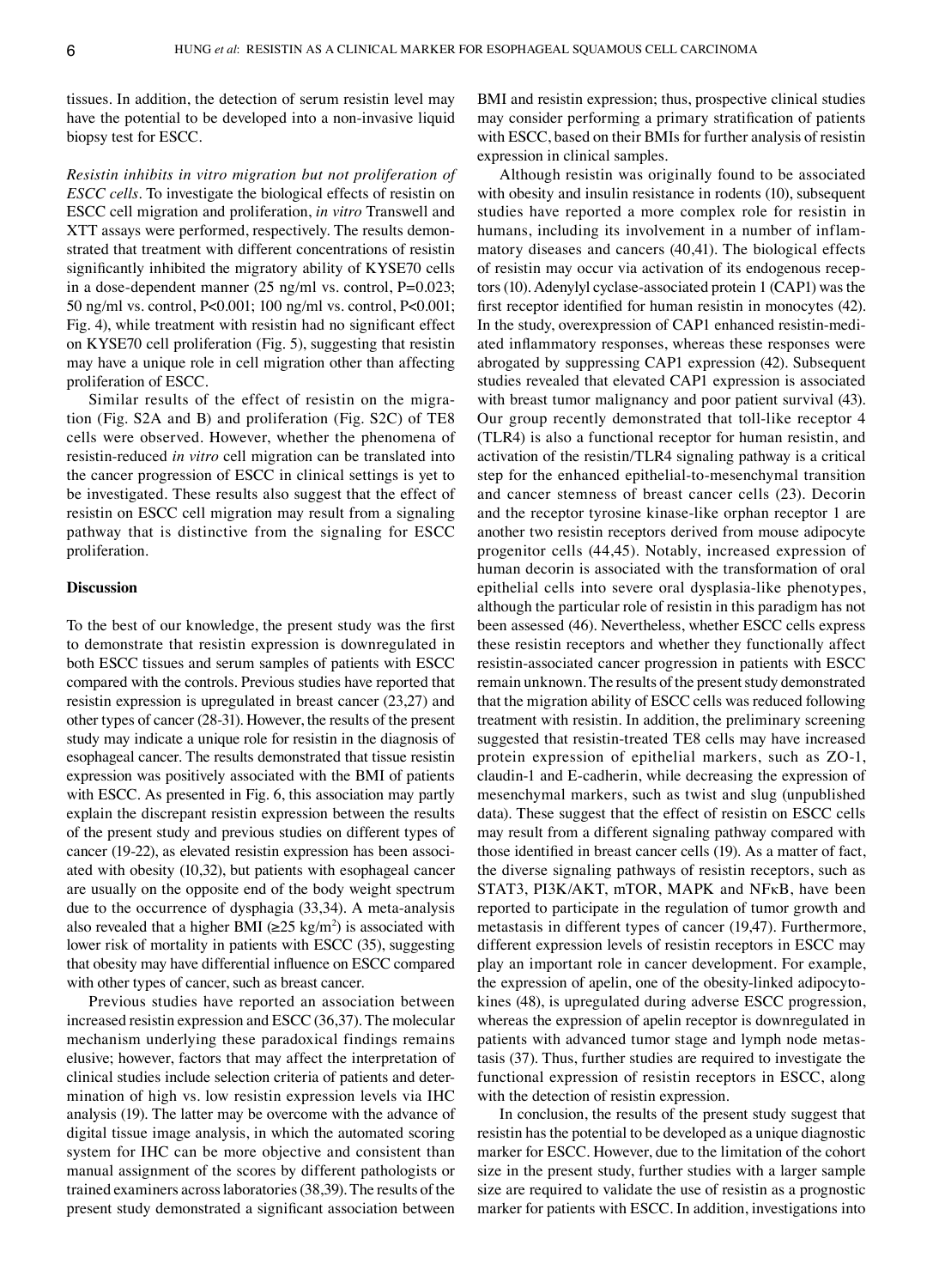the expression of resistin receptors and associated signaling pathways in ESCC cells are required to provide a biological foundation for future development of targeted therapies for patients with resistin‑mediated ESCC.

## **Acknowledgements**

Not applicable.

## **Funding**

The present study was financially supported by the Ministry of Health and Welfare of Taiwan (grant no. MOH W110-TDU-B-212-144016, Health and Welfare Surcharge of Tobacco Products), Kaohsiung Medical University Hospital (grant nos. KMUH105‑5R32, KMUH106‑6R41, KMUH106‑6R83, KMUH107‑7R36 and KMUH108‑8R42) and Kaohsiung Medical University (Research Center grant no. KMU‑DK108005; Center for Cancer Research grant nos. KMU-TC108A04-0 and KMU-TC108A04-1).

## **Availability of data and materials**

The datasets used and/or analyzed during the current study are available from the corresponding author on reasonable request.

## **Authors' contributions**

ACH, YYW, KTL, HHC, YKC, JKD, CMC, MYC, KJC, SCSH and SSFY conceived and designed the experiments. YYW, HHC, YKC, JKD and CMC performed the experiments. ACH, YYW, KTL, YKC, JKD, CMC and SSFY analyzed the data. YYW, KTL, YKC, JKD, CMC and SSFY provided experimental reagents and tools. ACH, YYW, SCSH and SSFY drafted the initial manuscript and revised the manuscript for important intellectual content. ACH, YYW and SSFY confirm the authenticity of all the raw data. All authors have read and approved the final manuscript.

## **Ethics approval and consent to participate**

The present study was approved by the Institutional Review Board of Kaohsiung Medical University Hospital (approval no. KMUH‑IRB‑20130627; Kaohsiung, Taiwan) and written informed consent was obtained prior to this study.

#### **Patient consent for publication**

Not applicable.

## **Competing interests**

The authors declare that they have no competing interests.

#### **References**

1. Global Burden of Disease Cancer Collaboration; Fitzmaurice C, Dicker D, Pain A, Hamavid H, Moradi‑Lakeh M, MacIntyre MF, Allen C, Hansen G, Woodbrook R, *et al*: The global burden of cancer 2013. JAMA Oncol 1: 505‑527, 2015.

- 2. Global Burden of Disease Cancer Collaboration; Fitzmaurice C, AbateD, AbbasiN, AbbastabarH, Abd‑AllahF, Abdel‑RahmanO, Abdelalim A, Abdoli A, Abdollahpour I, *et al*: Global, regional, and national cancer incidence, mortality, years of life lost, years lived with disability, and disability‑adjusted life‑years for 29 cancer groups, 1990 to 2017: A systematic analysis for the global burden of disease study. JAMA Oncol 5: 1749‑1768, 2019.
- 3. Sung H, Ferlay J, Siegel RL, Laversanne M, Soerjomataram I, Jemal A and Bray F: Global cancer statistics 2020: GLOBOCAN estimates of incidence and mortality worldwide for 36 cancers in 185 countries. CA Cancer J Clin 71: 209‑249, 2021.
- 4. Lao‑Sirieix P and Fitzgerald RC: Screening for oesophageal cancer. Nat Rev Clin Oncol 9: 278‑287, 2012.
- 5. Edgren G, Adami HO, Weiderpass E and Nyren O: A global assessment of the oesophageal adenocarcinoma epidemic. Gut 62: 1406-1414, 2013.
- 6. Lagergren J, Smyth E, Cunningham D and Lagergren P: Oesophageal cancer. Lancet 390: 2383‑2396, 2017.
- 7. Hajizadeh B, Jessri M, Moasheri SM, Rad AH and Rashidkhani B: Fruits and vegetables consumption and esophageal squamous cell carcinoma: A case-control study. Nutr Cancer 63: 707-713, 2011.
- 8. Liu J, Wang J, Leng Y and Lv C: Intake of fruit and vegetables and risk of esophageal squamous cell carcinoma: A meta‑analysis of observational studies. Int J Cancer 133: 473‑485, 2013.
- 9. Bosetti C, Franceschi S, Levi F, Negri E, Talamini R and La Vecchia C: Smoking and drinking cessation and the risk of oesophageal cancer. Br J Cancer 83: 689‑691, 2000.
- 10. Steppan CM, Bailey ST, Bhat S, Brown EJ, Banerjee RR, Wright CM, Patel HR, Ahima RS and Lazar MA: The hormone resistin links obesity to diabetes. Nature 409: 307‑312, 2001.
- 11. Steppan CM, Brown EJ, Wright CM, Bhat S, Banerjee RR, Dai CY, Enders GH, Silberg DG, Wen X, Wu GD and Lazar MA: A family of tissue‑specific resistin‑like molecules. Proc Natl Acad Sci USA 98: 502‑506, 2001.
- 12. Banerjee RR and Lazar MA: Dimerization of resistin and resistin‑like molecules is determined by a single cysteine. J Biol Chem 276: 25970‑25973, 2001.
- 13. McTernan PG, McTernan CL, Chetty R, Jenner K, Fisher FM, Lauer MN, Crocker J, Barnett AH and Kumar S: Increased resistin gene and protein expression in human abdominal adipose tissue. J Clin Endocrinol Metab 87: 2407, 2002.
- 14. Patel L, Buckels AC, Kinghorn IJ, Murdock PR, Holbrook JD, Plumpton C, Macphee CH and Smith SA: Resistin is expressed in human macrophages and directly regulated by PPAR gamma activators. Biochem Biophys Res Commun 300: 472‑476, 2003.
- 15. Bokarewa M, Nagaev I, Dahlberg L, Smith U and Tarkowski A: Resistin, an adipokine with potent proinflammatory properties. J Immunol 174: 5789‑5795, 2005.
- 16. Curat CA, Wegner V, Sengenès C, Miranville A, Tonus C, Busse R and Bouloumié A: Macrophages in human visceral adipose tissue: Increased accumulation in obesity and a source of resistin and visfatin. Diabetologia 49: 744‑747, 2006.
- 17. Lehrke M, Reilly MP, Millington SC, Iqbal N, Rader DJ and Lazar MA: An inflammatory cascade leading to hyperresis-<br>tinemia in humans. PLoS Med 1: e45, 2004.
- 18. Reilly MP, Lehrke M, Wolfe ML, Rohatgi A, Lazar MA and Rader DJ: Resistin is an inflammatory marker of atherosclerosis in humans. Circulation 111: 932‑939, 2005.
- 19. Wang YY, Hung AC, Lo S and Yuan SF: Adipocytokines visfatin and resistin in breast cancer: Clinical relevance, biological mechanisms, and therapeutic potential. Cancer Lett 498: 229-239, 2021.
- 20. Hlavna M, Kohut L, Lipkova J, Bienertova‑Vasku J, Dostalova Z, Chovanec J and Vasku A: Relationship of resistin levels with endometrial cancer risk. Neoplasma 58: 124‑128, 2011.
- 21. DaneseE, MontagnanaM, MinicozziAM, BonafiniS, RuzzenenteO, Gelati M, De Manzoni G, Lippi G and Guidi GC: The role of resistin in colorectal cancer. Clin Chim Acta 413: 760‑764, 2012.
- 22. Tzanavari T, Tasoulas J, Vakaki C, Mihailidou C, Tsourouflis G and Theocharis S: The role of adipokines in the establishment and progression of head and neck neoplasms. Curr Med Chem 26: 4726‑4748, 2019.
- 23. Wang CH, Wang PJ, Hsieh YC, Lo S, Lee YC, Chen YC, Tsai CH, Chiu WC, Chu‑Sung Hu S, Lu CW, *et al*: Resistin facilitates breast cancer progression via TLR4-mediated induction of mesenchymal phenotypes and stemness properties. Oncogene 37: 589‑600, 2018.
- 24. Detre S, Saclani Jotti G and Dowsett M: A 'quickscore' method for immunohistochemical semiquantitation: Validation for oestrogen receptor in breast carcinomas. J Clin Pathol 48: 876‑878, 1995.